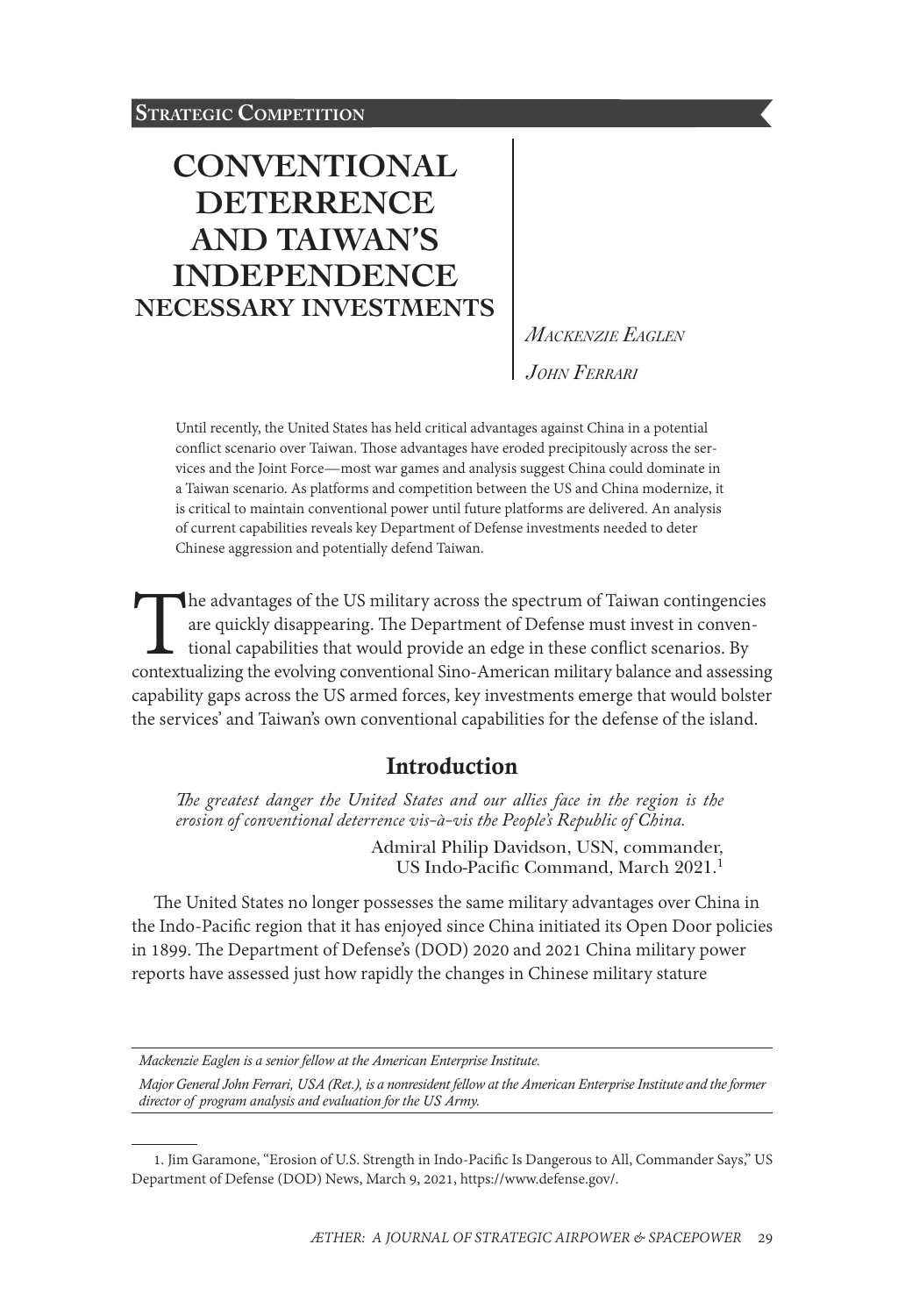have been since the early 2000s.<sup>2</sup> These advances are a product of China's substantial investments in modernizing and expanding its armed forces, while the United States has focused on fielding the capabilities and capacity required for its wars in the Middle East and underfunded or delayed conventional defense modernization programs.<sup>3</sup>

Today, the Chinese Communist Party (CCP) is pushing a more aggressive and expansionist regional agenda in the Western Pacific, particularly toward Taiwan, and the US military is struggling to field the conventional forces required to mount a forward defense in the theater—one capable of effectively deterring further Chinese aggression.4

If China expects to achieve its geopolitical goals with a conventional attack on Taiwan at low cost because US forces will not be able to respond rapidly and effectively, the chances of China using its military forces to achieve its regional ambitions vis-à-vis Taiwan will only increase. Most war games and Taiwan crisis simulations today indicate China will successfully capture the island.

Importantly, the US military has not been completely idle in preparing for a potential invasion of Taiwan, even if it has not matched China's own military modernization and expansion efforts. In October 2021, Taiwanese leadership acknowledged for the first time the presence of US special operations forces and Marines stationed on the island to train components of the Taiwanese military.<sup>5</sup> Still, the capacity and capabilities of the US military must be expanded and improved simultaneously with continuing efforts to assist Taiwan as Taipei seeks to improve its own defenses.

Key solutions could decrease China's advantage, shoring up the strength of US conventional deterrence and improving the ability of the United States to defend Taiwan against People's Liberation Army (PLA) forces. Core recommendations include: (1) securing US Air Force air superiority across legacy and modernized systems such as hypersonic missiles; (2) increasing Army troop and funding levels, protecting both from budget sacrifices for the other services; (3) expanding the US naval fleet and domestic production capacity; and (4) ensuring Joint Force/hybrid investments in regional posturing, air and missile defense, and intelligence, surveillance, and reconnaissance (ISR) are bolstered across services.

When outlining potential discrete moves of CCP aggression against Taiwan or within the East and South China Seas more broadly, Admiral Gary Roughead explained in June 2021 that China's "seizure of offshore islands, a blockade of Taiwan or quarantine, missile strikes on the island, and a ultimately a full-on invasion must be

<sup>2.</sup> Office of the Secretary of Defense (OSD), *Military and Security Developments Involving the People's Republic of China 2021: Annual Report to Congress* (Washington, DC: OSD, 2021), [https://media.defense](https://media.defense.gov/2020/Sep/01/2002488689/-1/-1/1/2020-DOD-CHINA-MILITARY-POWER-REPORT-FINAL.PDF) [.gov/;](https://media.defense.gov/2020/Sep/01/2002488689/-1/-1/1/2020-DOD-CHINA-MILITARY-POWER-REPORT-FINAL.PDF) and OSD, *Military and Security Developments Involving the People's Republic of China 2020: Annual Report to Congress* (Washington, DC: OSD, 2020), [https://media.defense.gov/.](https://media.defense.gov/2021/Nov/03/2002885874/-1/-1/0/2021-CMPR-FINAL.PDF)

<sup>3.</sup> Mackenzie Eaglen, *The 2020s Tri-Service Modernization Crunch* (Washington, DC: American Enterprise Institute (AEI), March 2021), [https://www.aei.org/](https://www.aei.org/wp-content/uploads/2021/03/The-2020s-Tri-Service-Modernization-Crunch-1.pdf?x91208).

<sup>4.</sup> Elbridge Colby and Walter Slocombe, "The State of (Deterrence by) Denial," War on the Rocks, March 22, 2021, [https://warontherocks.com/.](https://warontherocks.com/2021/03/the-state-of-deterrence-by-denial/)

<sup>5.</sup> Ben Blanchard and Yimou Lee, "Taiwan President Confirms U.S. Troops Training Soldiers on Island– CNN," Reuters, October 28, 2021, [https://www.reuters.com/](https://www.reuters.com/world/asia-pacific/taiwan-president-confirms-us-troops-training-soldiers-island-cnn-2021-10-28/).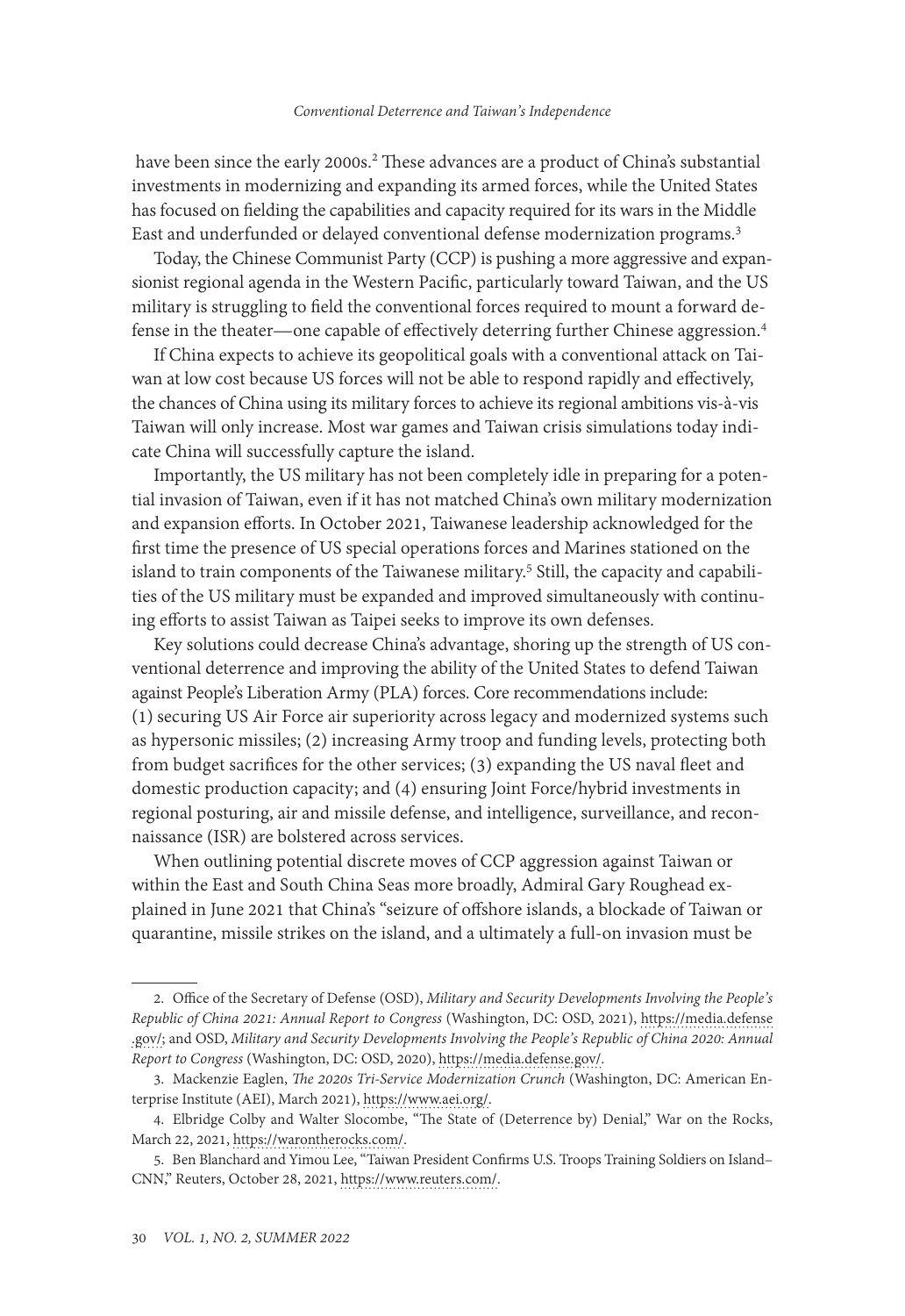addressed. . . . More consideration must be given to more extensive and aggressive 'grey zone operations,' that activity between war and peace."6

In short, the advantages of the US military across each prominent Taiwan contingency are deteriorating. This article focuses on potential US military investments in conventional capabilities that would provide an edge in a range of Taiwan deterrence and conflict scenarios. It contextualizes the evolving conventional Sino-American military balance and assesses capability gaps across the individual services and Joint Force operations, listing key investments to bolster the services' and Taiwan's own conventional capabilities for the defense of the island.

### Sino-American Military Balance

The Obama, Trump, and now Biden administrations have signaled a rebalance to Asia, but in bipartisan fashion, success has been minimal at best. America's regional posture in the Indo-Pacific remained relatively stagnant through the 2010s, partly a result of inertia, competing priorities, and mismatched or insufficient defense investments. This stagnation has had clear consequences for the balance of conventional military power between the United States and China.7

Secretary of Defense Lloyd Austin III released high-level findings from the classified *Global Force Posture Review* in late 2021, emphasizing that posture requirements would be reduced in other theaters to support warfighting readiness and increased US military activities in the Indo-Pacific, but Congress was generally unimpressed by the actual recommendations of the review. One staffer who was familiar with the findings critiqued them for reflecting "no decisions, no changes, no sense of urgency, no creative thinking."8 Pentagon officials also acknowledged that few shifts were made in the report, with one saying, "there was a sense at the outset that there was a potential for some major force posture changes. Then, as we got deeper and deeper into the work, we realized in aggregate that the force posture around the world was about right."9

While some analysts have cautioned that more shifts are likely in the future, particularly after the release of the 2022 national defense and security strategies,

<sup>6.</sup> Gary Roughead, "Taiwan: Time for a Real Discussion," *Strategika*, no. 73 (June 30, 2021), [https://](https://www.hoover.org/research/taiwan-time-real-discussion) [www.hoover.org/.](https://www.hoover.org/research/taiwan-time-real-discussion)

<sup>7.</sup> US Department of State (DOS), *A Free and Open Indo-Pacific: Advancing a Shared Vison* (Washington, DC: DOS, November 4, 2019), [https://www.state.gov/;](https://www.state.gov/wp-content/uploads/2019/11/Free-and-Open-Indo-Pacific-4Nov2019.pdf) Jonah Langan-Marmur and Phillip C. Saunders, "Absent without Leave? Gauging US Commitment to the Indo-Pacific," *Diplomat*, May 6, 2020, [https://](https://thediplomat.com/2020/05/absent-without-leave-gauging-us-commitment-to-the-indo-pacific/) [thediplomat.com/](https://thediplomat.com/2020/05/absent-without-leave-gauging-us-commitment-to-the-indo-pacific/); Linsey F. Ford, "Sustaining the Future of Indo-Pacific Defense Strategy," Brookings Institution (website), September 28, 2020, [https://www.brookings.edu/](https://www.brookings.edu/articles/sustaining-the-future-of-indo-pacific-defense-strategy/); and Mackenzie Eaglen, *Defense Budget Peaks in 2019, Underfunding the National Defense Strategy* (Washington, DC: AEI, May 17, 2018), [https://www.aei.org/](https://www.aei.org/research-products/report/defense-budget-peaks-in-2019-underfunding-the-national-defense-strategy/).

<sup>8.</sup> Tara Copp, "US Needs Indo-Pacific Force 'Enhancements,' Global Posture Review Finds," Defense One, November 29, 2021, [https://www.defenseone.com/;](https://www.defenseone.com/threats/2021/11/us-needs-indo-pacific-force-enhancements-global-posture-review-finds/187134/) and Jack Detsch, "'No Decisions, No Changes': Pentagon Fails to Stick Asia Pivot," *Foreign Policy*, November 29, 2021, [https://foreignpolicy.com/.](https://foreignpolicy.com/2021/11/29/pentagon-china-biden-asia-pivot/)

<sup>9.</sup> Gordon Lubold, "Pentagon Plans to Improve Airfields in Guam and Australia to Confront China," *Wall Street Journal*, November 29, 2021, [https://www.wsj.com/](https://www.wsj.com/articles/us-china-pentagon-middle-east-11638142162).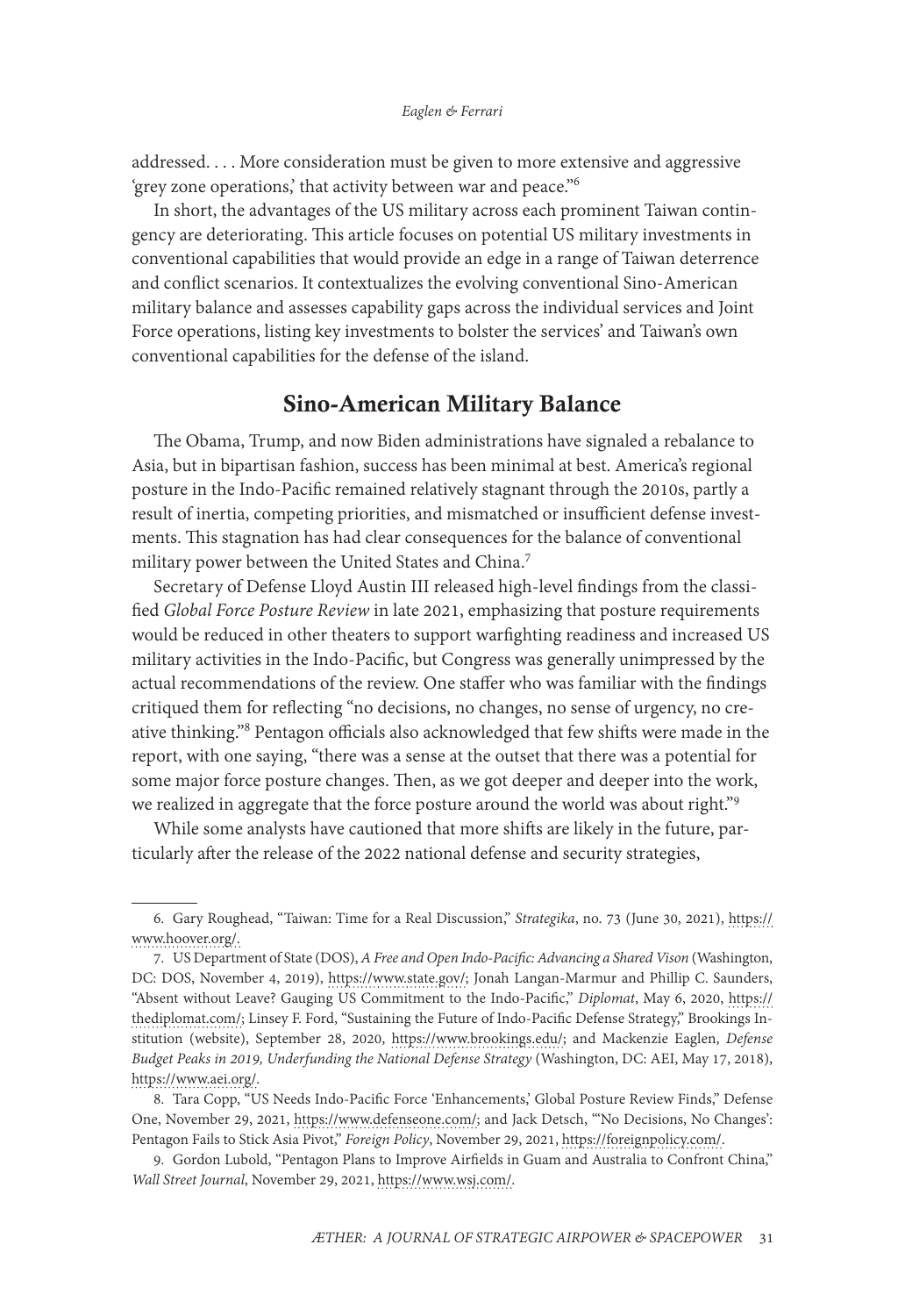preliminary signs do not suggest the Biden administration's Pentagon is prepared for ambitious change.

Despite underwhelming progress from successive presidential administrations, there are plenty of roadmaps, frameworks, and defense programs that would bolster the US military's position in the Indo-Pacific. For the purposes of this analysis, the posture requirements of the US military in the Indo-Pacific today and in the future are assessed in relation to the ability of US forces to prevent China from capturing Taiwan or interfering with critical US trade and economic activity with the island.

Rather than discuss the multitude of deterrence strategies, this analysis will remain acutely focused on direct investments that would allow US forces to succeed across a variety of scenarios. (For the recommendations included, various cost estimates are based on fiscal year (FY) 2022 defense budget documents and can be found in the Defense Futures Simulator budget analysis platform, developed by the American Enterprise Institute, the Center for Strategic and International Studies, and War on the Rocks.)<sup>10</sup>

## US Capability Gaps and Key Investments

### *Department of the Air Force*

*Capability Gaps*. US Air Force preparation for a possible invasion of Taiwan by China is hampered by three factors: (1) ongoing congressional skepticism of hypersonic missiles; (2) the service's inability to move on from legacy programs; and (3) the tyranny of distance represented by the Pacific that hampers the service's ability to be part of the fight.

At the time of writing, the House Appropriations Committee set a target cut of \$44 million from the Air Force's hypersonic missile program for FY 2022.<sup>11</sup> While these missiles are mostly still in development and testing, they are one of the most significant capability gaps the United States faces in this arena, as China has also been testing their own advanced hypersonic capabilities. A scenario in which each side engages with hypersonic missiles is within reason in the very foreseeable future. China has tested nuclear-capable hypersonic weapons that threaten Taiwan, US basing, and continental security.

The second problem, the maintenance of legacy platforms depleting funding allocations for modernization programs, is far from new. The Air Force has asked Congress to divest from the air- and ground-support purposed A-10 Warthog, F-15C/D and F-16C/D fighters, and KC-10 refueling tankers.<sup>12</sup> Domestic considerations occasionally

<sup>10.</sup> AEI, Center for Strategic and International Studies (CSIS), and War on the Rocks, Defense Futures Simulator, [https://defensefutures.net/](https://defensefutures.net).

<sup>11.</sup> Valerie Insinna, "House Appropriators Want to Shave \$44M Off Air Force's Flagship Hypersonic Program," Defense News, July 12, 2021, [https://www.defensenews.com/.](https://www.defensenews.com/air/2021/07/12/house-appropriators-want-to-shave-44m-off-air-forces-flagship-hypersonic-program/)

<sup>12.</sup> Valerie Insinna, "US Air Force to Mothball Dozens of A-10s, F-15s and F-16s in FY22 Budget," Defense News, May 28, 2021, [https://www.defensenews.com/](https://www.defensenews.com/congress/budget/2021/05/28/us-air-force-to-mothball-dozens-of-a-10s-f-15s-and-f-16s-in-fy22-budget/).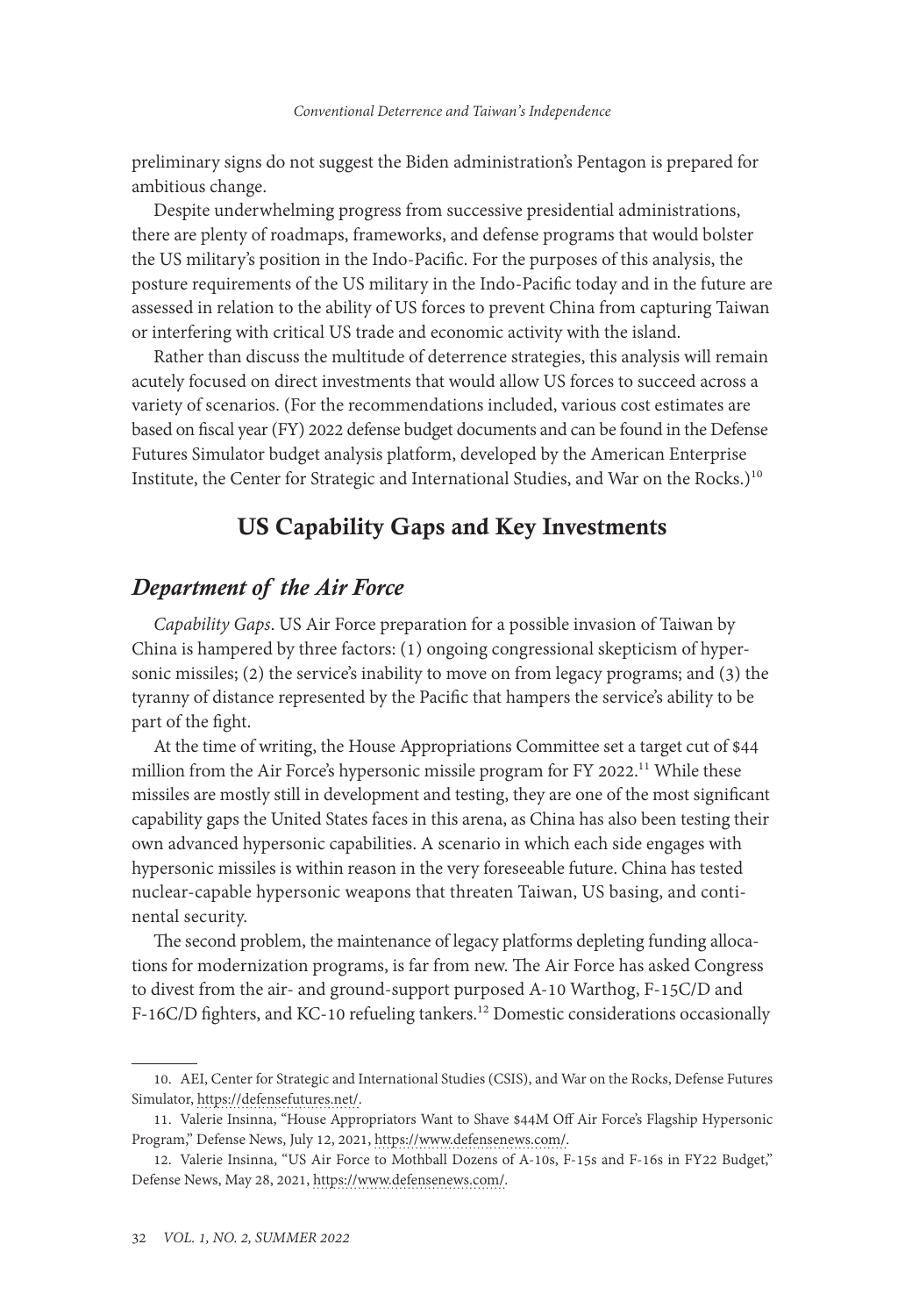complicate such requests; members of Congress are often hesitant to shift funding from programs based or built in their home states or trade existing platforms for those in development.

Undoubtedly, funding outdated and aging programs is preventing the service from investing in new aircraft and modernization. The Air Force wants to use the funds freed up from divestment to support its hypersonic missile programs and other longrange weapons.<sup>13</sup> The service also must grapple with how the F-35 program—the centerpiece of its modernization effort—will overcome the long distances in the Pacific to be relevant. So far, the shift of regional focus has not been met with a quick shift in investment to match changing priorities, which will undoubtedly make defending Taiwan more difficult.

*Key Investments*. In 2018 and 2019 Air Force war games, the service lost disastrously in the South China Sea and Taiwan scenarios respectively.14 In a late 2020 war game, the Air Force reportedly successfully defeated a Chinese invasion of Taiwan by "relying on drones acting as a sensing grid, and advanced sixth-generation fighter . . . cargo planes dropping pallets of guided munitions and other novel technologies yet unseen on the modern battlefield."15 While the war game victory reportedly depended on some technologies not in the current budget plan, the service made other decisions that, if implemented, could improve the relevance of the Air Force for securing air superiority at the outset of a Taiwan crisis.

In the war game, the Air Force reportedly disaggregated its command-and-control structure by making "investments to remote airfields across the Pacific region—fortifying and lengthening runways as well as pre-positioning repair equipment and fuel."<sup>16</sup> In addition to key posture adjustments, the Air Force should prioritize investments in fifth and sixth generation fighters, a mix of drones for a variety of purposes—including serving as long-range communications nodes, using bombers to penetrate contested air space, employing airlift assets in offensive roles, and securing aerial refueling to elongate fighter distance capability in the face of lengthy flight paths in a Taiwan conflict.

The Air Force should also allocate funds above the current budget plan to the Next Generation Air Dominance fighter and its associated systems to accelerate the fielding of the program, and it should extend the service lives of the F-22s through the 2030s.<sup>17</sup>

While investing in new, relatively low-cost and comparatively attritable drones like the XQ-58A Valkyrie is important, the service should not prematurely cut legacy platforms when the assets can be used for new mission sets. Although the MQ-9 traditionally operated in uncontested battlespaces in the Middle East, with technological

<sup>13.</sup> Frank Wolfe, "Kendall: 30-Year-Old Aircraft an 'Anchor' Holding Back Air Force Modernization," Defense Daily, December 6, 2021, [https://www.defensedaily.com.](https://www.defensedaily.com/kendall-30-year-old-aircraft-an-anchor-holding-back-usaf-modernization/)

<sup>14.</sup> Valerie Insinna, "A US Air Force War Game Shows What the Service Needs to Hold Off–or Win against–China in 2030," Defense News, April 12, 2021, [https://www.defensenews.com](https://www.defensenews.com/training-sim/2021/04/12/a-us-air-force-war-game-shows-what-the-service-needs-to-hold-off-or-win-against-china-in-2030/).

<sup>15.</sup> Insinna, "China in 2030."

<sup>16.</sup> Insinna.

<sup>17.</sup> Heather R. Penney, *The Future Fighter Force Our Nation Requires: Building a Bridge* (Arlington, VA: Mitchell Institute for Aerospace Studies, October 26, 2021), [https://mitchellaerospacepower.org/](https://mitchellaerospacepower.org/the-future-fighter-force-our-nation-requires-building-a-bridge/).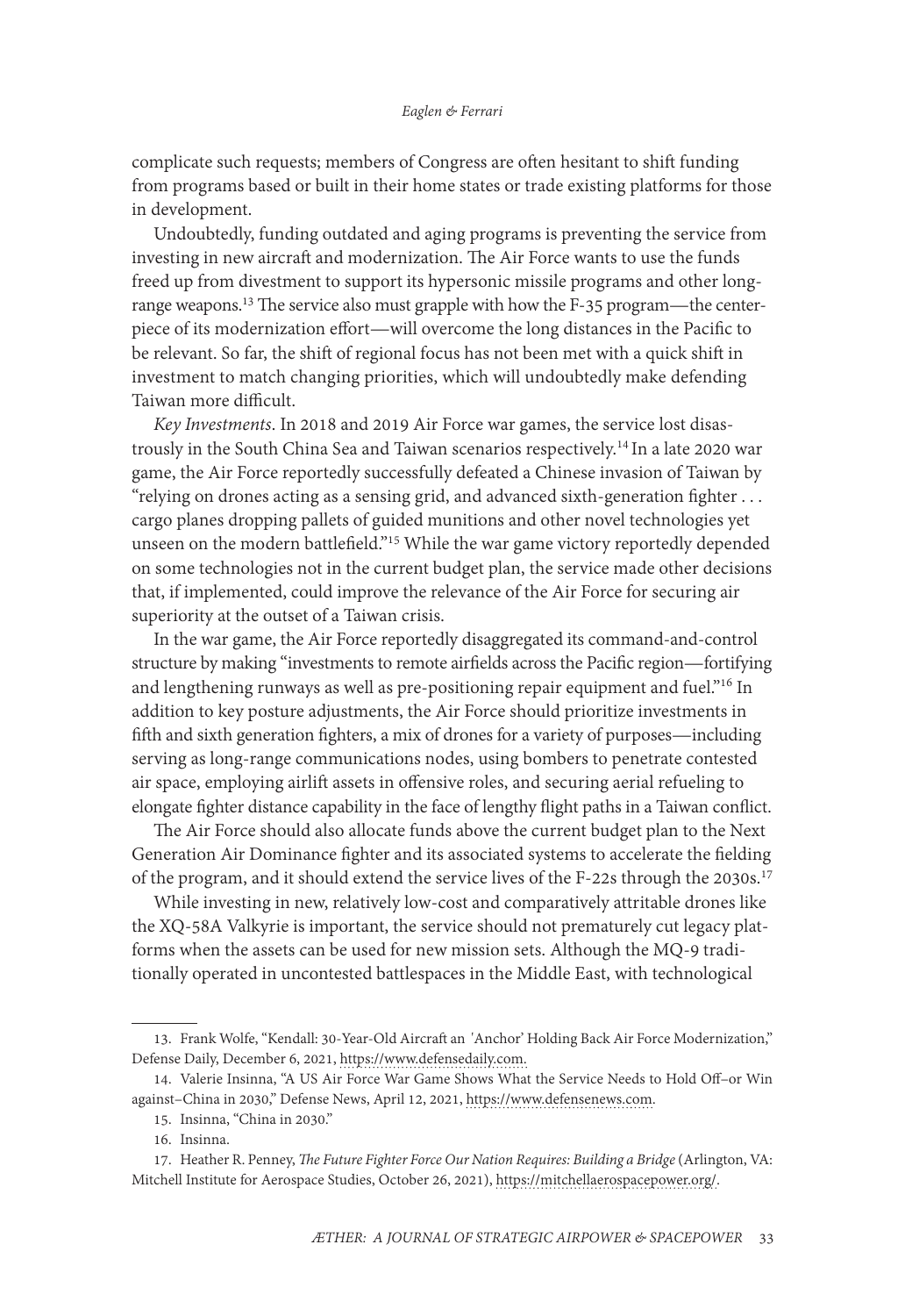adjustments the platform can support maritime and littoral domain awareness operations in the Pacific.<sup>18</sup> Finally, the service should accelerate investment in the new and still developing B-21 Raider stealthy bomber and replace its older tanker fleets.

## *Department of the Army*

*Capability Gaps*. The Army has been preparing itself for future budget cuts more than any other service. According to Army Chief of Staff General James McConville, without significant budget increases, the Army will be unable to increase its endstrength.<sup>19</sup> Declining end-strength will be met with declining influence and deterrence, and in the event of a conflict anywhere—such as the ongoing war in Ukraine—the United States cannot risk destabilization as a result of self-inflicted blows in force size and presence across the globe.

While some speculate the Army could play a smaller role in the defense of Taiwan than the other services, it may be required to deploy troops to Taiwan to either deter or defend against Chinese troops.<sup>20</sup> In a late 2021 discussion regarding the Army's role in countering China, Secretary of the Army Christine Wormuth cited long-range precision fires as perhaps the most important of these but also emphasized the service must work to answer many difficult questions about its role in a conflict with China, Taiwan-related or not.<sup>21</sup>

A scenario of failed deterrence followed by the United States being called upon and deciding to restore Taiwan's territorial integrity, however, is largely under-discussed and particularly poignant for those who debate the US Army's future role in the Pacific; observers warn "these [restorative] roles are massive shifts for an insurgency-honed force, as well as expensive, bloody, and politically fraught."<sup>22</sup> Moreover, one of the biggest problems the Army faces is the pressure to become the bill payer for Navy and Air Force costs as the military shifts towards the Indo-Pacific.<sup>23</sup>

Should a conflict begin, Wormuth detailed five key tasks for the Army. (1) The Army must establish, build up, secure and protect staging areas and Joint operating bases in theater with integrated air and missile defense. (2) The Army must sustain the Joint Force with logistical support. (3) The Army must provide command and control at multiple operational levels. (4) The Army must provide ground-based, long-range fires as part of the Joint Force's strike capabilities. And (5) if required, the Army

<sup>18.</sup> Lawrence A Stutzriem, "Reimagining the MQ-9 Reaper" (Arlington, VA: Mitchell Institute for Aerospace Studies, November 18, 2021), [https://mitchellaerospacepower.org/.](https://mitchellaerospacepower.org/reimagining-the-mq-9-reaper/)

<sup>19.</sup> Jen Judson, "US Army Bracing for Budget Hit Next Year," Defense News, April 20, 2021, [https://](https://www.defensenews.com/land/2021/04/20/us-army-bracing-for-fy22-budget-hit/) [www.defensenews.com/](https://www.defensenews.com/land/2021/04/20/us-army-bracing-for-fy22-budget-hit/).

<sup>20.</sup> Jacquelyn Schneider, "The Uncomfortable Reality of the U.S. Army's Role in a War over Taiwan," War on the Rocks, November 30, 2021, [https://warontherocks.com/](https://warontherocks.com/2021/11/the-uncomfortable-reality-of-the-u-s-armys-role-in-a-war-over-taiwan/).

<sup>21.</sup> Tony Bertuca, "Wormuth: Army Must 'Ruthlessly Prioritize' to Avoid Becoming a 'Bill-Payer' for Other Services," Inside Defense, October 11, 2021, [https://insidedefense.com/](https://insidedefense.com/daily-news/wormuth-army-must-ruthlessly-prioritize-avoid-becoming-bill-payer-other-services).

<sup>22.</sup> Schneider, "War over Taiwan."

<sup>23.</sup> Schneider.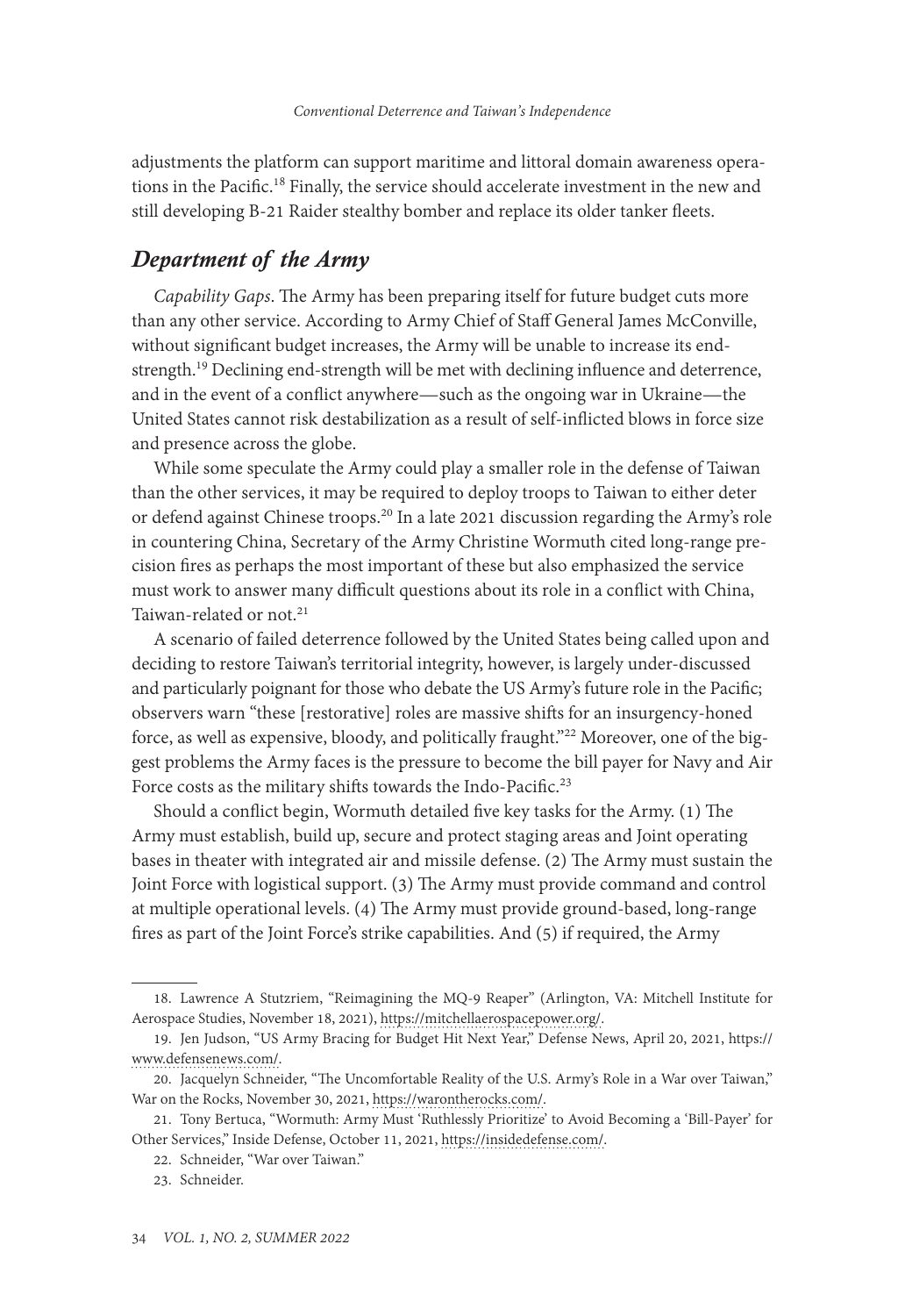should be ready to counterattack using maneuver forces such as infantry, Stryker elements, and combat aviation brigades.24

*Key Investments*. When discussing the role of US landpower in response to a Taiwan contingency, it is helpful to consider the responsibilities of US forces before and after the start of a conflict. Prior to an increase in hostilities between China and the United States over the independence of the island, the currently minimal footprint of US troops on Taiwan itself could be increased.25

The Department of Defense could also choose to discreetly or overtly conduct more security force assistance missions with Taiwan by means of the Army's 5th Security Force Assistance Brigade or dedicate two security force assistance brigades to the Indo-Pacific region, which includes raising and maintaining another brigade for the region over the next five years.<sup>26</sup> Recommendations to permanently station a full armored brigade combat team on Taiwan, however, would likely spell the end of US strategic ambiguity toward the island.<sup>27</sup>

Other frameworks short of a substantial land presence might involve dispersing smaller contingents of ground forces at key locations around the island, preserving Taiwan's ability to communicate in the event of an invasion. Further, independent from platform investments, personnel policies could support the development of critical language skills in the US military to support closer cooperation if required in the future. At a minimum, the Army should resist end-strength reductions to its maneuver forces. More ambitiously and with more funding, the service could accelerate fielding of new equipment including investments in future helicopter programs such as future attack reconnaissance aircraft and future long range assault aircraft.

# *Department of the Navy*

*Capability Gaps*. The United States' global advantage in antisurface warfare has declined precipitously since 2015, negatively affecting the Taiwan scenario with China.<sup>28</sup> The Navy's 30-year shipbuilding plan released in 2020 acknowledges China's substantial improvements in naval capabilities, which surpass the United States in ship totals. Just two months before the release of the 30-year plan, the Navy acknowledged its aging

<sup>24.</sup> Dontavian Harrison, "CSIS: China Power Conference 2021; Secretary of the Army's Opening Remarks," US Army (website), December 20, 2021, [https://www.army.mil/.](https://www.army.mil/article/252918/csis_china_power_conference_2021_secretary_of_the_armys_opening_remarks)

<sup>25.</sup> Jack Detsch, "Pentagon Quietly Puts More Troops in Taiwan," *Foreign Policy*, November 18, 2021, [https://foreignpolicy.com/](https://foreignpolicy.com/2021/11/18/pentagon-biden-troops-taiwan-china/).

<sup>26.</sup> Joseph Trevithick, "American Forces Have Been Quietly Deployed to Taiwan with Increasing Regularity: Report," The Drive, October 7, 2021, [https://www.thedrive.com/;](https://www.thedrive.com/the-war-zone/42658/american-forces-have-been-quietly-deployed-to-taiwan-with-increasing-regularity-report) and AEI, CSIS, and War on the Rocks, Defense Futures Simulator, dashboard, US Army, [https://d3l1eb9zv1nxq7.cloudfront.net/](https://d3l1eb9zv1nxq7.cloudfront.net/hxxl4/dashboard/army/security-force-assistance-brigade/active).

<sup>27.</sup> Todd South, "An Army Brigade Posted to Taiwan, and Other Ways to Counter China Being Floated," *Army Times*, June 23, 2021, [https://www.armytimes.com/](https://www.armytimes.com/news/your-army/2021/06/23/an-army-brigade-posted-to-taiwan-and-other-ways-to-counter-china-being-floated/).

<sup>28.</sup> Eric Heginbothan et al., *The U.S.-China Military Scorecard: Forces, Geography, and the Evolving Balance of Power, 1996–2017* (Santa Monica, CA: RAND Corporation, 2015), [https://www.rand.org/](https://www.rand.org/paf/projects/us-china-scorecard.html).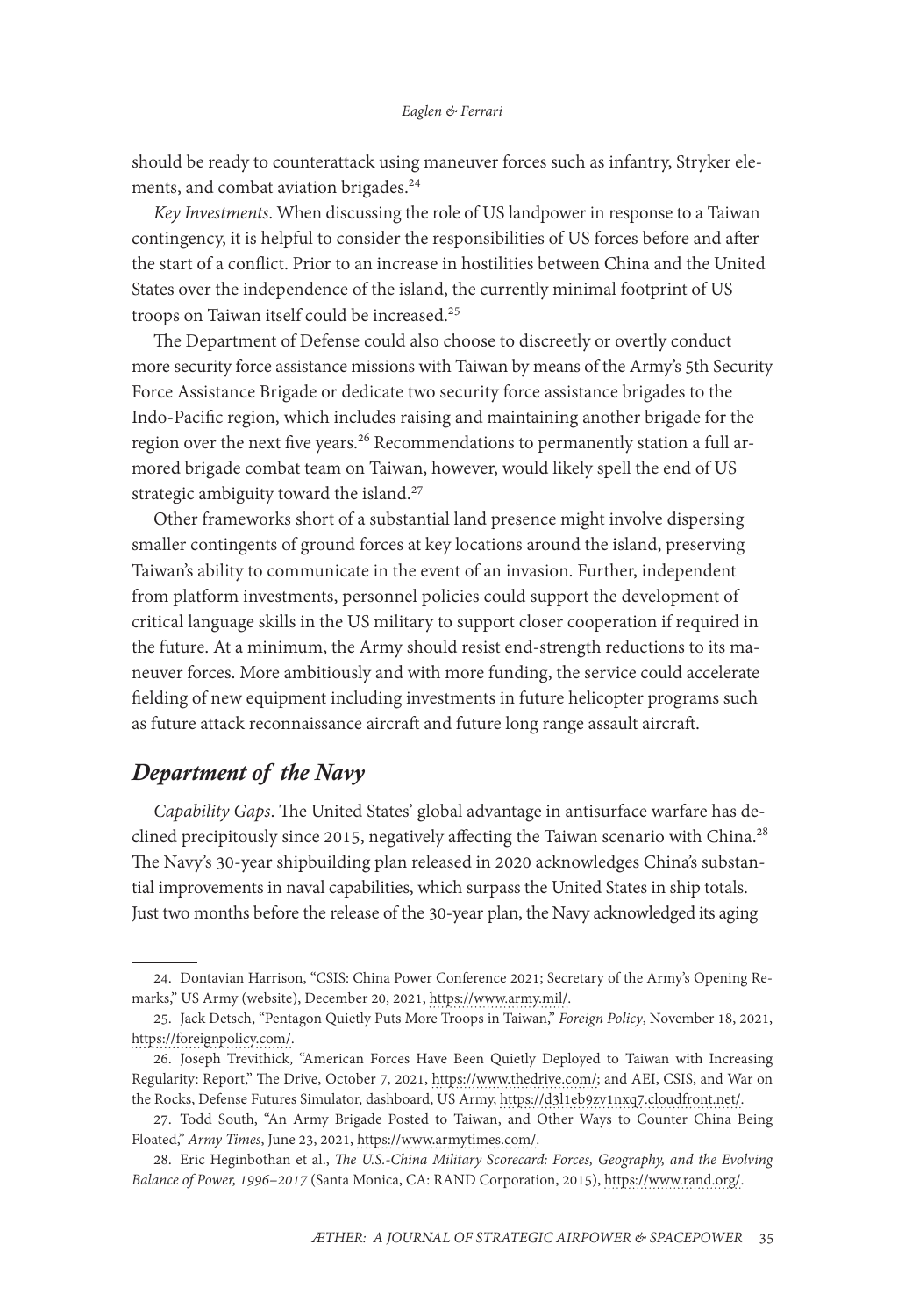surface fleet was becoming increasingly expensive and difficult to maintain.<sup>29</sup> The Aegis combat system's effectiveness is declining despite substantial upgrades. Hull lives are expiring across the fleet (perhaps most notably on cruisers), and declining maintenance standards have contributed to this problem.

The Navy's 500-ship-by-2045 mark has been met with some skepticism, though mostly for financial reasons. According to the Congressional Budget Office, meeting the deadlines in the plan would require an additional \$20 billion in shipbuilding funds annually, with sustainment and personnel costs exceeding \$300 billion.<sup>30</sup> With such severe conflicts between planning and budgeting, reversing course on China's increasing naval advantage in the Taiwan Strait seems like a distant possibility.

*Key Investments*. The US military should prioritize arresting the decline of the Navy's fleet with targeted investments in platforms that would increase US undersea superiority, support more distributed operations, secure logistics, and procure more salvage and rescue ships that would be key in the event of a conflict.<sup>31</sup>

The Navy could begin by buying one more amphibious transport dock (LPD Flight II) per year carrying Marines to more remote operational areas and supporting larger amphibious operations. Of note, the Hudson Institute also recommended developing a light amphibious warship to support more littoral operations in a study on the future Navy fleet conducted in 2020. The Navy could also maximize the production of the new Constellation-class frigate, buying nine ships above the current program of record over the next five years.

The service could also increase its production of Virginia-class attack submarines to three per year instead of two. Efforts such as the Navy's full spectrum undersea warfare project merit support, particularly with its emphasis on subsea and seabed warfare technologies, key to enabling future undersea weapons systems. An additional six Navajo-class (T-ATs) salvage and rescue ships would markedly improve the fleet's ability to recover from damages sustained in a conflict.

Increasing the planned procurement of John Lewis–class oilers by six over the next five years will also advance the endurance and range of the Navy's existing ships, a critical investment as the fleet operates with more regularity in the Indo-Pacific.<sup>32</sup> Overall, increased shipbuilding will prove exceedingly difficult without substantial concurrent investment in US shipyards to sustain a larger fleet. Recent efforts to this end in Congress include the introduction of the SHIPYARD Act that seeks to improve the infrastructure of public yards.<sup>33</sup>

<sup>29.</sup> David B. Larter, "US Navy's Aging Surface Fleet Struggles to Keep Ships up to Spec, Report Shows," Defense News, October 5, 2020, [https://www.defensenews.com/](https://www.defensenews.com/naval/2020/10/05/the-us-navys-aging-surface-fleet-struggles-to-keep-ships-up-to-spec-report-shows/).

<sup>30.</sup> John Kroger, "Epser's Fantasy Fleet," Defense One, October 13, 2020, [https://www.defenseone.com/.](https://nam02.safelinks.protection.outlook.com/?url=https%3A%2F%2Fwww.defenseone.com%2Fideas%2F2020%2F10%2Fespers-fantasy-fleet%2F169179%2F&data=05%7C01%7Claura.thurston_goodroe%40au.af.edu%7C1c475028f8a64d4833eb08da2a0f415b%7C9f90e2a5baf54a3787bd48acea06e6e2%7C0%7C0%7C637868543612760796%7CUnknown%7CTWFpbGZsb3d8eyJWIjoiMC4wLjAwMDAiLCJQIjoiV2luMzIiLCJBTiI6Ik1haWwiLCJXVCI6Mn0%3D%7C3000%7C%7C%7C&sdata=sQXwyH0E7Jm33tdVdr7n8mUVRBwsfay3oZDrqU55GdE%3D&reserved=0)

<sup>31.</sup> Blake Herzinger, "The Budget (and Fleet) that Might Have Been," War on the Rocks, June 10, 2021, [https://warontherocks.com/](https://warontherocks.com/2021/06/the-budget-and-fleet-that-might-have-been/).

<sup>32.</sup> AEI, CSIS, and War on the Rocks, Defense Futures Simulator.

<sup>33.</sup> Justin Katz, "Another \$25B Boost, This Time for Shipyards, Proposed for NDAA," Breaking Defense, November 16, 2021, [https://breakingdefense.com/;](https://breakingdefense.com/2021/11/another-25b-boost-this-time-for-shipyards-proposed-for-ndaa/) and S. Amdt. 4653 to S. Amdt. 3867, to National Defense Authorization Act for Fiscal Year 2022, H.R. 4350, 117th Cong. (2021), [https://www.congress.gov.](https://www.congress.gov/amendment/117th-congress/senate-amendment/4653/text?q=%7B%22search%22%3A%%224653%22%7D&r=1&s=2)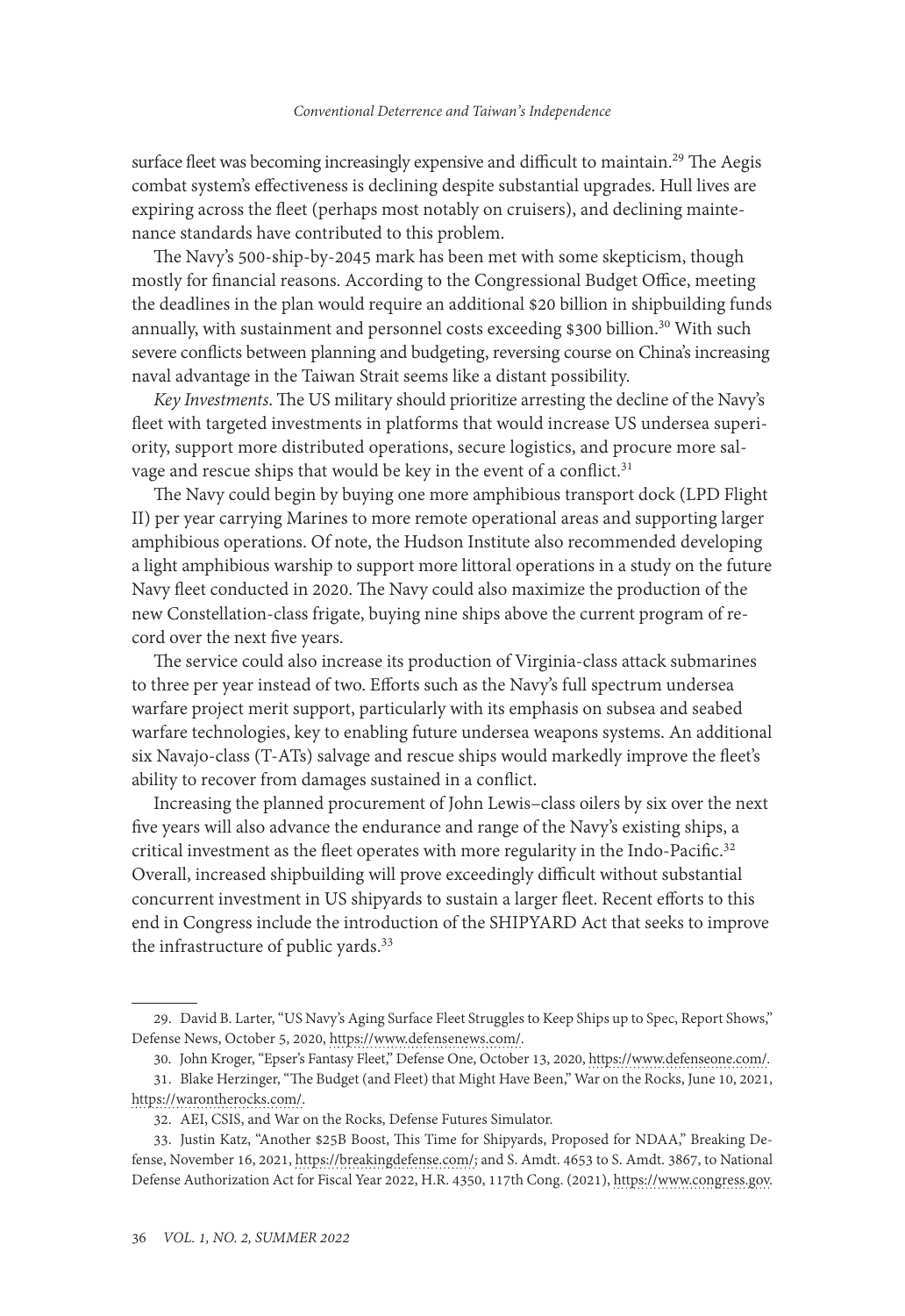#### *Eaglen & Ferrari*

The Navy should also think creatively about how it conducts a variety of mission sets. While SSN-class submarines and surface combatants are generally responsible for antisubmarine warfare for example, this platform-intensive approach will be difficult to scale during a Taiwan contingency. Research from the Hudson Institute in October 2020 recommended using torpedoes or depth bombs to suppress an adversary's submarine fleet with investments in alternatives like the Navy's new Very Lightweight torpedo with its offensive compact rapid attack weapon.<sup>34</sup>

Another investment route might involve increasing US procurement of maritime mines—and encouraging Taiwan to do the same—to be used as antisurface ship or antisubmarine subsurface weapons. The US naval mining capability currently includes the Quickstrike family of mines, the MK 67 submarine launched mobile mine, the MK 68 clandestine delivered mine, and the Hammerhead Encapsulated Effector.<sup>35</sup>

At a higher level, the Marine Corps' new "Stand-In Forces" warfighting concept will specifically enable Marines to field and maintain the capabilities required to begin countering aggression below the level of armed conflict. For example, Stand-In Forces may be able to prevent Chinese militia from antagonizing vessels passing through the South China Sea, without the involvement of more heavily armed US warships.<sup>36</sup>

The Navy would be well served by also investing in electronic warfare systems, the Rolling Airframe Missile Block II, and Evolved Sea Sparrow Missile Block II—shorter range systems that can be carried by ships at greater capacity. And the Navy should continue to investment in the Marine air defense integrated system for short-range air defense intended to protect maneuver forces, installation, and other critical assets.<sup>37</sup>

The Navy should also sustain or increase investments in its ability to counter capable surface-to-air missiles from the PLA, including sustained spending on the Navy's advanced antiradiation guided missiles-extended range, the procurement of 54 low rate initial production missiles and associated equipment.<sup>38</sup> This capability supports the ability of US air forces to attack PLA integrated air defenses.<sup>39</sup>

### *The Joint Force*

*Regional Posture*. As the Air Force war games found, improving US theater-based force posture and logistical capabilities will be critical for overcoming the tyranny of

<sup>34.</sup> Kyle Mizokami, "Here Comes the Navy's First New Torpedo in Decades," *Popular Mechanics*, January 1, 2021, [https://www.popularmechanics.com/.](https://www.popularmechanics.com/military/weapons/a35085267/navy-first-new-torpedo-in-decades/)

<sup>35.</sup> Department of the Navy (DoN), *DOD Fiscal Year 2022 Budget Estimates: Navy Justification Book*, vol.

<sup>1, &</sup>quot;Weapons Procurement, Navy" (Washington, DC: DoN, May 2021): 401, https://www.secnav.navy.mil/.

<sup>36.</sup> Justin Katz, "Marines's New Warfighting Concept Focuses on Small, Agile Forces with an Eye on China," Breaking Defense, December 1, 2021, [https://breakingdefense.com/](https://breakingdefense.com/2021/12/marines-new-warfighting-concept-focuses-on-small-agile-forces-with-eye-on-china/).

<sup>37.</sup> DoN, *DOD Fiscal Year 2022 Budget Estimates: Navy Justification Book*, vol. 1, "Procurement, Marine Corps" (Washington, DC: DoN, May 2021): 95, https://www.secnav.navy.mil/.

<sup>38.</sup> David Ochmanek, "Restoring U.S. Power Projection Capabilities: Responding to the 2018 National Defense Strategy" (Santa Monica: CA: RAND Corporation, 2018), [https://www.rand.org/.](https://www.rand.org/pubs/perspectives/PE260.html)

<sup>39.</sup> DoN, *DOD Fiscal Year 2022 Budget Estimates: Navy Justification Book*, vol. 1, "Weapons Procurement, Navy" (Washington, DC: DoN, May 2021), 293, https://www.secnav.navy.mil/.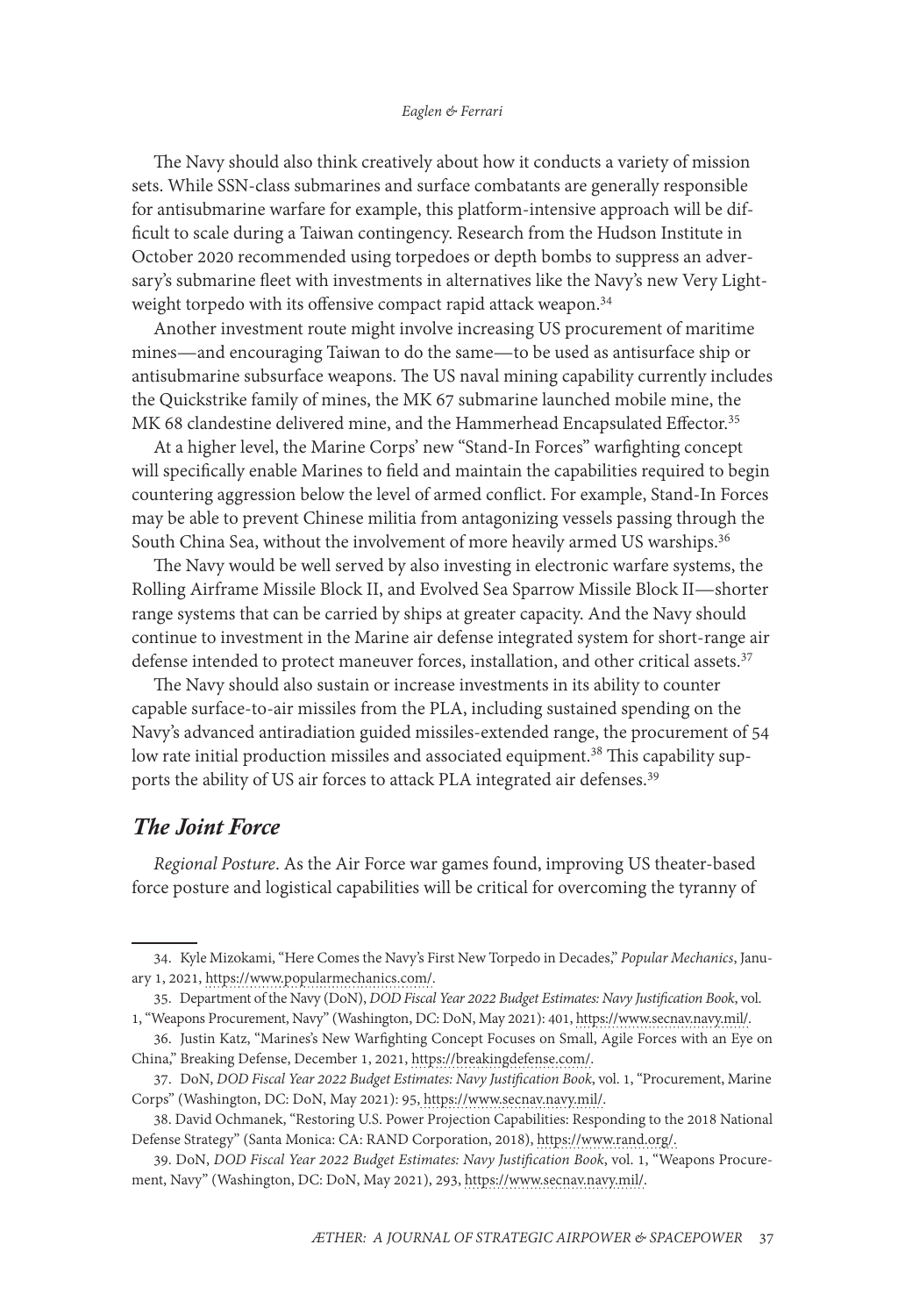distance that characterizes the region and will allow US forces to jointly and rapidly respond to a variety of Taiwan scenarios. To this end, the recently established—and recently reformed—Pacific Deterrence Initiative serves as an instructive case study for where additional dollars might be well spent.

While the Pentagon's original request for the fund attempted to force through platform-centric investments, the reforms proposed by Congress in the FY 2022 National Defense Authorization Act redirected the fund to focus primarily on improving US regional posture. The reforms emphasize "planning and design" activities that will be "used to develop shovel-ready military construction projects to advance a distributed and resilient theater force posture."40

These changes will ensure military logisticians and troops have the supplies and plans they need to develop quick, useable access to a variety of critical operational sites like refueling centers and air strips across the Indo-Pacific and potentially on the island itself. Even so, certain analyses caution that infrastructure investments in the initiative are still focused on large and centralized bases, not improvements to remote runways, for example, such as those proposed by the Air Force.<sup>41</sup>

At a minimum, substantially increasing current Pacific Deterrence Initiative program funding over the next five years would improve US basing in the Indo-Pacific. Simultaneously, the United States should be enhancing regional force survivability. Such investments include passive protection measures for forward bases such as "expedient shelters, fuel bladders, [and] airfield damage repair equipment and materiel."<sup>42</sup>

*Hybrid Air and Missile Defense*. The US military must defend its bases and platforms against PLA attacks from the very beginning of a conflict. As a case study, the Biden administration is focusing on securing the defense of Guam. The US territory provides support for Navy submarines operating in the Pacific, sustains Air Force strategic bombers, operates surveillance drones, and is simultaneously charged with developing point and area defense across the services. These capabilities are key to any Pacific conflict engaging US forces—especially in defense of Taiwan—because China is developing offensive weaponry that puts these critical operations at severe risk.

In mid-2021, Vice Admiral Jon Hill, director of the Missile Defense Agency, noted that US Indo-Pacific Command "has a clear requirement" to update the missile defense of Guam. He reported Guam's ballistic missile defense as the combatant command's primary unfunded requirement for FY 2022 at \$231.7 million.<sup>43</sup>

The Joint Force must develop a hybrid defense for Guam that incorporates the Navy's Aegis Ashore and the Army's Terminal High-Altitude and Area Defense systems. Fully funding Guam's defenses cannot and should not be understated. Developing an

<sup>40.</sup> Dustin Walker, "Pacific Deterrence Initiative: A Look at Funding in the New Defense Bill, and What Must Happen Now," *Defense News*, December 15, 2021, [https://www.defensenews.com/.](https://www.defensenews.com/opinion/commentary/2021/12/15/pacific-deterrence-initiative-a-look-at-funding-in-the-new-defense-bill-and-what-must-happen-now/)

<sup>41.</sup> Walker, "Pacific Deterrence Initiative."

<sup>42.</sup> Ochmanek, *Power Projection Capabilities*.

<sup>43.</sup> John Grady, "MDA: US Has Several Options to Defend Guam from Missile Threats," USNI News, August 13, 2021, [https://news.usni.org/.](https://news.usni.org/2021/08/13/mda-u-s-has-several-options-to-defend-guam-from-missile-threats)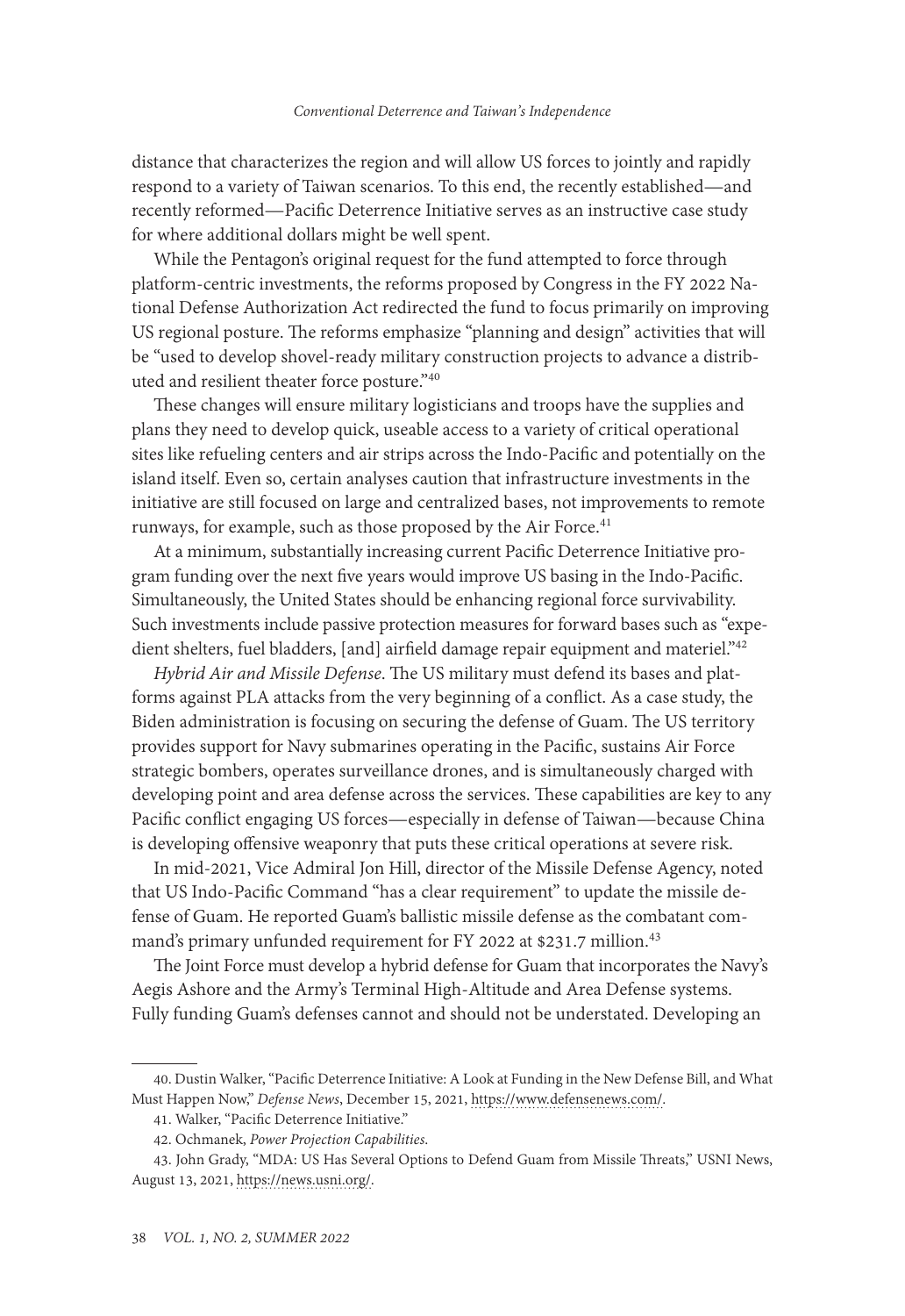#### *Eaglen & Ferrari*

evolved missile defense architecture for Guam will grow in importance as advanced threats like hypersonic missiles proliferate. Increases in the FY 2022 budget request for the Hypersonic Defense Program indicate DOD prioritization of the program and suggest further future investments.<sup>44</sup>

Of note, defense analysts have advocated investing in cost-effective passive defenses for US bases and platforms including "dispersing forces across multiple locations, spreading forces and equipment out on a base, hardening, redundancy, camouflage, concealment, deception, early warning systems, and recovery capabilities . . . to rapidly repair damage."45 Ultimately, the US military would most benefit from attention and investment in a combination of active *and* passive defenses.

*Hybrid Long-Range Strike*. While some commentators have warned that investments in long-range strike options across the Joint Force are needlessly repetitive in constrained budget environments, should the United States commit to fully funding an ambitious defense agenda, long-range strike options across the services should be seen as important efforts to build useful redundancies across the US military. Not only is Taiwan interested in fielding long-range strike capabilities themselves, but the ability of the United States to deploy long-range precision missiles against Chinese land targets from surface and submarine systems also will strengthen US deterrent capabilities and potential response in the event of conflict. China is actively developing these technologies; US superiority in long-range precision munition deployment would serve Taiwan and US defenses well.

The Air Force is making substantial investments in Joint air-to-surface standoff missiles and long range air-to-surface missiles. The service is also investing in its most prominent hypersonic, the air-launched rapid response weapon (ARRW), with the hypersonic conventional strike weapon as an alternative, particularly as ARRW came under congressional scrutiny in 2021.<sup>46</sup> The Army is scheduled to field a prototype of its new long-range hypersonic weapon in 2023, while the service simultaneously endeavors to diversify its long-range strike portfolio with the development of the precision strike missile.

The Marine Corps is focused on fielding an antiship naval strike missile to undermine PLA Navy defenses, advancing its Navy/Marine expeditionary ship interdiction system.47 The Navy intends to field its conventional prompt strike hypersonic missile on the Virginia-class submarines and Zumwalt-class destroyers.48 If further funding is required for the new integration effort, Congress and the Navy should provide it.

<sup>44.</sup> Wes Rumbaugh and Tom Karako, *Seeking Alignment: Missile Defense and Defeat in the 2022 Budget* (Washington, DC: CSIS, December 10, 2021), 10, [https://www.csis.org/.](https://www.csis.org/)

<sup>45.</sup> Stacie Pettyjohn, "Spiking the Problem: Developing a Resilient Posture in the Indo-Pacific with Passive Defenses," War on the Rocks, January 10, 2022, [https://warontherocks.com/.](https://warontherocks.com/2022/01/spiking-the-problem-developing-a-resilient-posture-in-the-indo-pacific-with-passive-defenses/)

<sup>46.</sup> Rumbaugh and Karako, *Seeking Alignment*, 4.

<sup>47.</sup> Mark F. Cancian, *U.S. Military Forces in FY 2022: Marine Corps* (Washington, DC: CSIS, November 2021), [http://defense360.csis.org/](http://defense360.csis.org/wp-content/uploads/2021/11/211115_Cancian_MilitaryForcesFY2022_MarineCorps_v3.pdf); and Rumbaugh and Karako, *Seeking Alignment*.

<sup>48.</sup> DoN, *DOD Fiscal Year 2022 Budget Estimates: Navy Justification Book*, vol. 2, "Research, Development, Test & Evaluation, Navy" (Washington, DC: DoN, May 2021), 1527, https://www.secnav.navy.mil.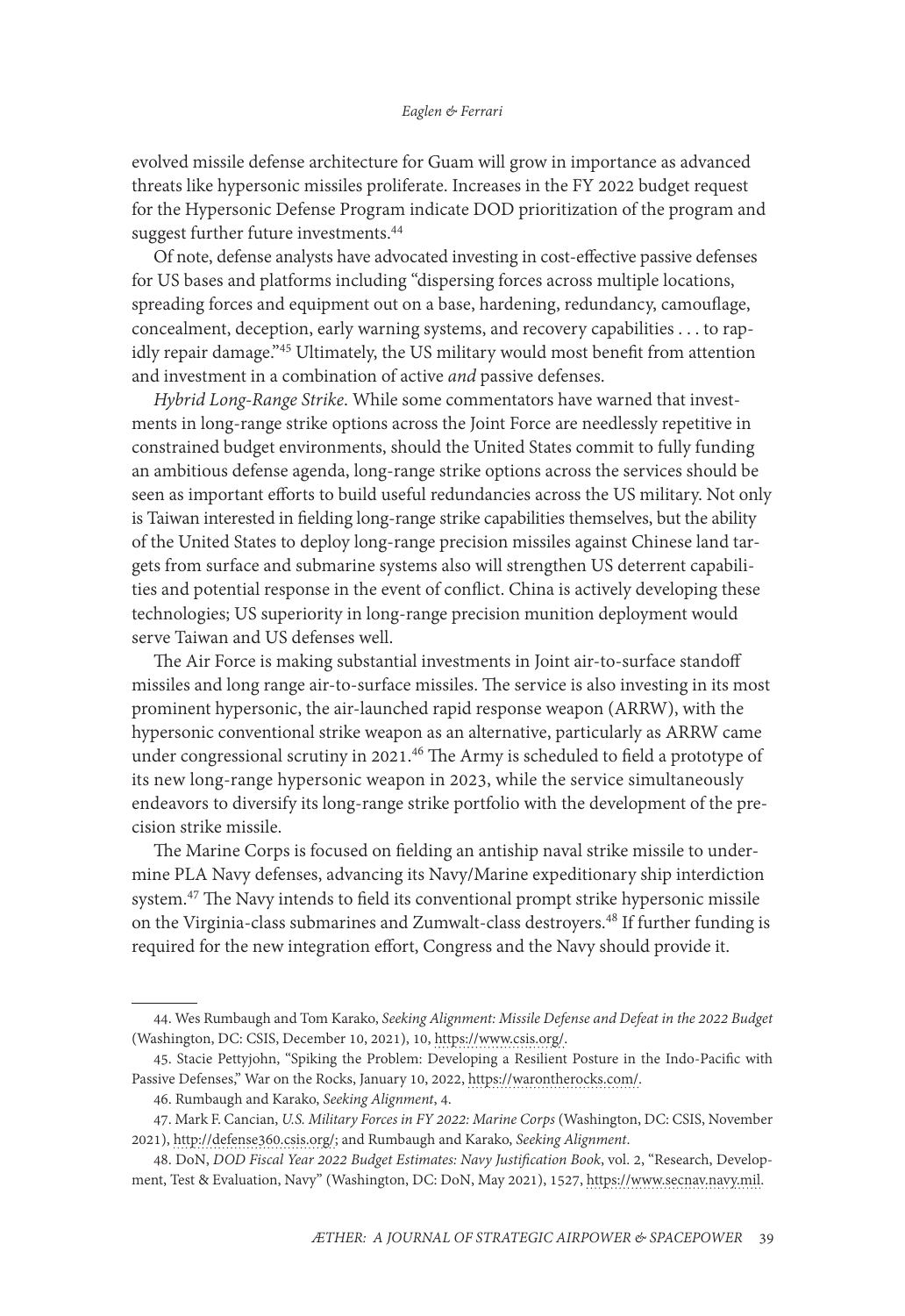*Intelligence, Surveillance, and Reconnaissance.* If the United States cannot achieve an enhanced force posture in the region quickly, the advances in ISR that give US forces the warning they require to be appropriately positioned has to be a priority. Broadly, more ISR assets that support US regional awareness will be money well spent. In particular, space-based warning platforms become more important in providing constant surveillance if US posture cannot be rapidly adjusted. Accordingly, efforts like the Space Development Agency's investments in developing beyond-line-ofsight targeting and advanced missile tracking merit sustained or increased funding where necessary.<sup>49</sup>

The US military could also accelerate investments in missile sensing proliferated low Earth orbit satellites.<sup>50</sup> Accelerating the development and fielding of counterspace systems should also take priority.<sup>51</sup> Further, while the United States cannot depend on or force defense investments from Allies and partners, fielding more geospatial intelligence capabilities such as synthetic aperture radar will be useful for supporting extended land surveillance and maritime awareness.<sup>52</sup>

Remotely crewed platforms such as the Navy's XLUUV, for example, will be useful for expanding the service's undersea ISR capacity. For the Air Force, a high-altitude, unmanned long-range reconnaissance system like a larger RQ-180 is reportedly flying and operating.53 If true, increasing the Air Force's inventory of the platform would also be a valuable investment.

# Taiwan Defense Capabilities

### *Support Taiwan's Defenses and Resiliency*

Short of an outright assault on Taiwan, the Chinese Communist Party might pursue a range of potential methods to subjugate Taiwan covering the full spectrum of conflict. The systems and investments detailed above would strengthen the US military's ability to mount an appropriate response in each scenario. But Taiwan must be able to do so as well. In May 2021, analysts identified a menu of defense investments that Taiwan should consider:

<sup>49.</sup> DOD Space Development Agency, *DOD Fiscal Year 2022 Budget Estimates: Defense-Wide Justification Book*, vol. 5, "Research, Development, Test & Evaluation, Defense-Wide" (Washington, DC: Space Development Agency, June 7, 2021): 19, https://comptroller.defense.gov/.

<sup>50.</sup> AEI, CSIS, and War on the Rocks, Defense Futures Simulator, dashboard, US Space Force, [https://](https://d3l1eb9zv1nxq7.cloudfront.net/bre4dk/dashboard/space-force/missile-warning/low-earth-orbit-leo) [d3l1eb9zv1nxq7.cloudfront.net/.](https://d3l1eb9zv1nxq7.cloudfront.net/bre4dk/dashboard/space-force/missile-warning/low-earth-orbit-leo)

<sup>51.</sup> Ochmanek, *Power Projection Capabilities*.

<sup>52.</sup> Jason Wang and Mark Matossian, "David vs Goliath: How Space-Based Assets Can Give Taiwan an Edge," *Diplomat*, March 27, 2021, [https://thediplomat.com/](https://thediplomat.com/2021/03/david-vs-goliath-how-space-based-assets-can-give-taiwan-an-edge/).

<sup>53.</sup> David Axe, "America's New Stealth Drone Appears to Be Operational near China," *Forbes*, September 7, 2021, [https://www.forbes.com/;](https://www.forbes.com/sites/davidaxe/2021/09/07/americas-new-stealth-drone-appears-to-be-operational-near-china/?sh=37b53dcf1621) and Mark F. Cancian, *U.S. Military Forces in FY 2022: Air Force* (Washington, DC: CSIS, November 2021), 18, http://defense360.csis.org/.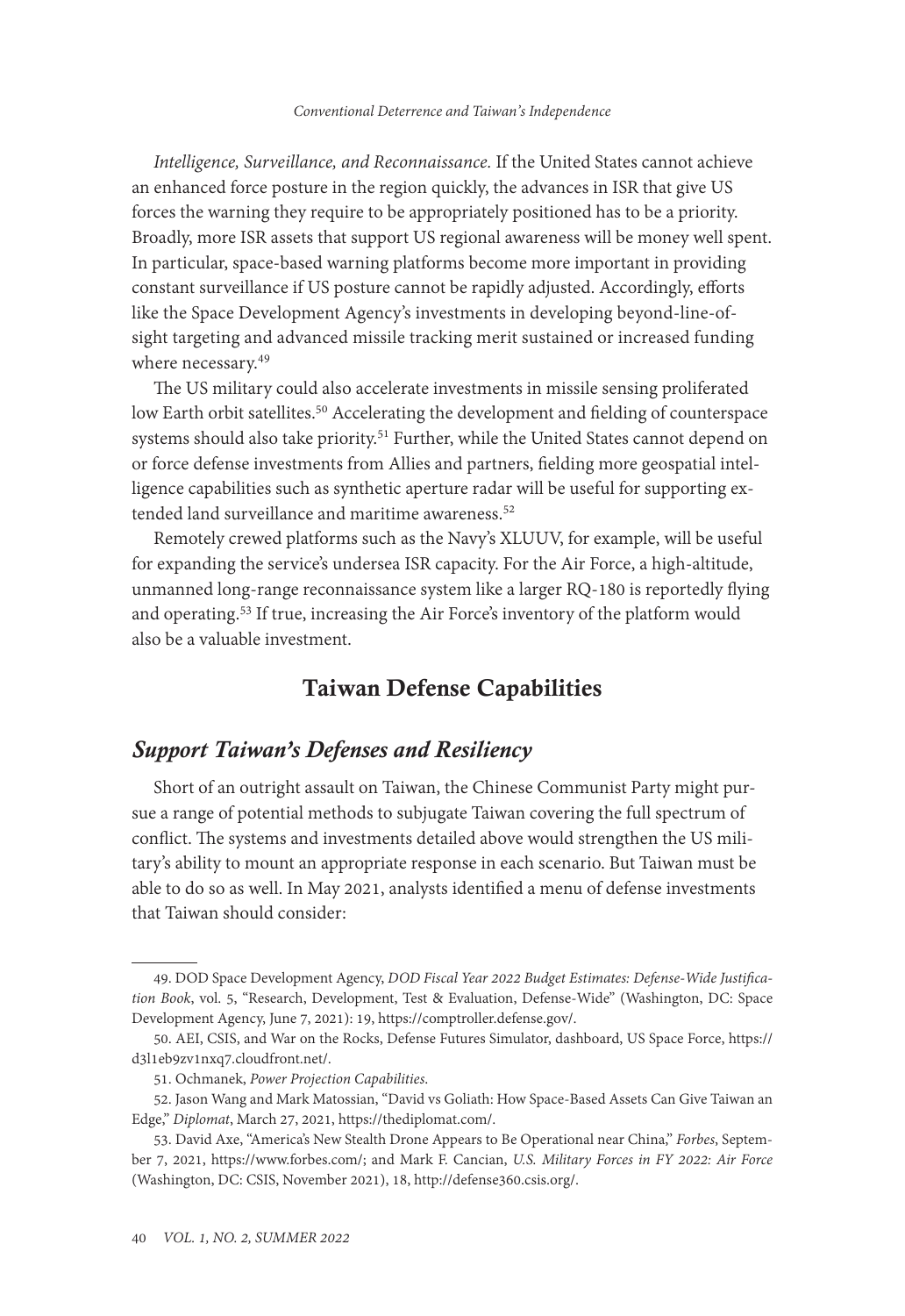#### *Eaglen & Ferrari*

If Taiwan acquires, over roughly the next five years, large numbers of additional anti-ship missiles, more extensive ground-based air defense capabilities, smart mines, better trained and more effective reserve forces, a significantly bolstered capacity for offensive cyber warfare, a large suite of unmanned intelligence, surveillance, and reconnaissance (ISR) and strike systems, and counterstrike capabilities able to hit coastal targets on the mainland, it will continually increase the price China will have to pay to win a war.54

The United States can do much to support Taiwan's development and acquisition of these capabilities. Most obviously, Washington could transfer relevant technologies to support the production of specific weapons like improved short-range (up to 1,000 kilometers or 539 nautical miles) missiles, particularly useful for advancing Taiwan's ability to "disrupt, degrade, and interdict Chinese command and control nodes, military airfields, supply depots and reinforcements in response to an attack."55

To bolster Taiwan's ability to counter Chinese aggression in the grey zone, the United States could assist Taiwan with developing its own resident cyber offense and defense capabilities and sustain other ongoing US efforts to train the Taiwanese armed forces. Enabling Taiwan to defend itself through resiliency against nonkinetic attacks such as cyber and information operations must be a key component of the assistance provided to Taiwan.

More broadly, Taiwan's defense ministry must also ensure its existing forces are capable of responding to a Taiwan Strait contingency.56 Importantly, these asymmetric investments would mark a departure from Taiwan's current defense investment plans, which still focus on buying exquisite weapons systems from the United States demonstrated by Taiwan's purchase of 66 F-16 fighters for an estimated \$8 billion in 2019.

First and foremost, the United States and Taiwan should determine how to maximize and rationalize their defense spending decisions and tradeoffs.<sup>57</sup> The F-16 is a capable, highly maneuverable fighter that, while different from the F-35 in that it is more defensive than offensive in nature, would still provide advanced day-to-day operational air power. Taiwan's decision to buy the Patriot advanced capability-3 missile segment enhancement missiles in early 2021 is a positive step in the right direction, even if deliveries will not begin until 2025.58

<sup>54.</sup> Patrick Porter and Michael Mazarr, *Countering China's Adventurism over Taiwan: A Third Way*, Lowy Institute, May 20, 2021, https://www.lowyinstitute.org/; US-China Economic and Security Review Commission, *2020 Annual Report to Congress*, chap. 4 (Washington, DC: US-China Economic and Security Review Commission, 2020), 467–68, [https://www.uscc.gov/;](https://www.uscc.gov/annual-report/2020-annual-report-congress) and William S. Murray, "Revisiting Taiwan's Defense Strategy," *Naval War College Review* 61, no. 3 (2008): 13, 30–31, [https://digital-commons.usnwc.edu/](https://digital-commons.usnwc.edu/nwc-review/vol61/iss3/3/).

<sup>55.</sup> Michael Hunzeker and Alexander Lanoszka, "Taiwan Wants More Missiles. That's Not a Bad Thing," Defense One, March 24, 2021, [https://www.defenseone.com/](https://www.defenseone.com/ideas/2021/03/taiwan-wants-more-missiles-s-not-bad-thing/172887/).

<sup>56.</sup> Paul Huang, "Taiwan's Military Has Flashy American Weapons but No Ammo," *Foreign Policy*, August 20, 2020, [https://foreignpolicy.com/.](https://foreignpolicy.com/2020/08/20/taiwan-military-flashy-american-weapons-no-ammo/)

<sup>57.</sup> Michael A. Hunzeker, "Taiwan's Defense Plans Are Going off the Rails," War on the Rocks, November 18, 2021, [https://warontherocks.com/.](https://warontherocks.com/2021/11/taiwans-defense-plans-are-going-off-the-rails/)

<sup>58.</sup> Yimou Lee, "Taiwan to Buy New U.S. Air Defence Missiles to Guard against China," Reuters, March 31, 2021, [https://www.reuters.com/](https://www.reuters.com/article/us-taiwan-defence/taiwan-to-buy-new-u-s-air-defence-missiles-to-guard-against-china-idUSKBN2BN1AA).